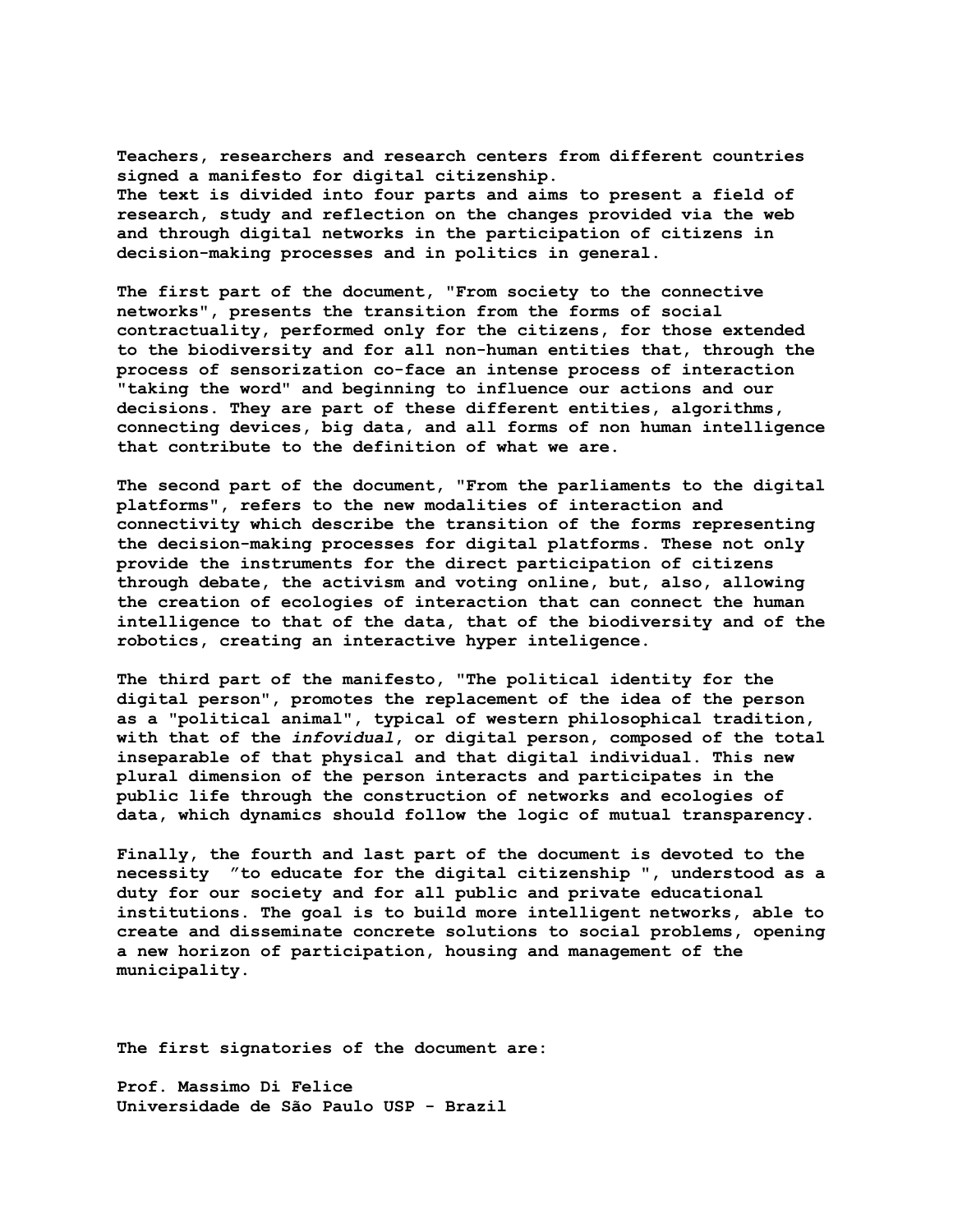**Prof. Mario Pireddu Università degli Studi della Tuscia - Italia** 

**Professor Derrick de Kerckhove University of Toronto - Canada** 

**Prof. José Bragança de Miranda Universidade Nova de Lisbona - Portogallo** 

**Prof. J. Alberto Sanchez Martinez Universidad Autónoma Metropolitana UAM - Mexico** 

**Research Affiliate Cosimo Accoto MIT - Massachusetts Institute of Technology - EUA**

**Manifesto for the digital citizenship** 

**Our age is characterized by an important transformation that indicates the transition of subjective and humanistic forms of interaction and citizenship for digital, algorithmic and info ecological forms of participation and life. It is necessary to change our conception of the social and to prepare us to dwell in the infoecologies and networks of the world to come.** 

**I. From Society to connective networks.** 

**1. The social is no longer composed only by humans. Algorithms, databases, artificial intelligences, forests, emissions of CO2, temperature, water, - through network interactions architectures – have spoken, begun to participate and to influence our actions.** 

**2. Data networks and architectures of connection (Internet of Things, Big Data, etc.) developed distributed forms of intelligence capable of connecting various entities and networks on various types of surface.** 

**3. Connected to networks and databases, we will extend our skin and our minds to the whole planet, making us citizens of bit galaxies.**

**4. We do not live only in countries, cities or nations, but through different modes of connection, in the entire biosphere.** 

**5. The digital forms of citizenship may become independent from those of the national states and to propose** *'atopical'* **ways of belonging not necessarily linked to a physical place or to specific nations.**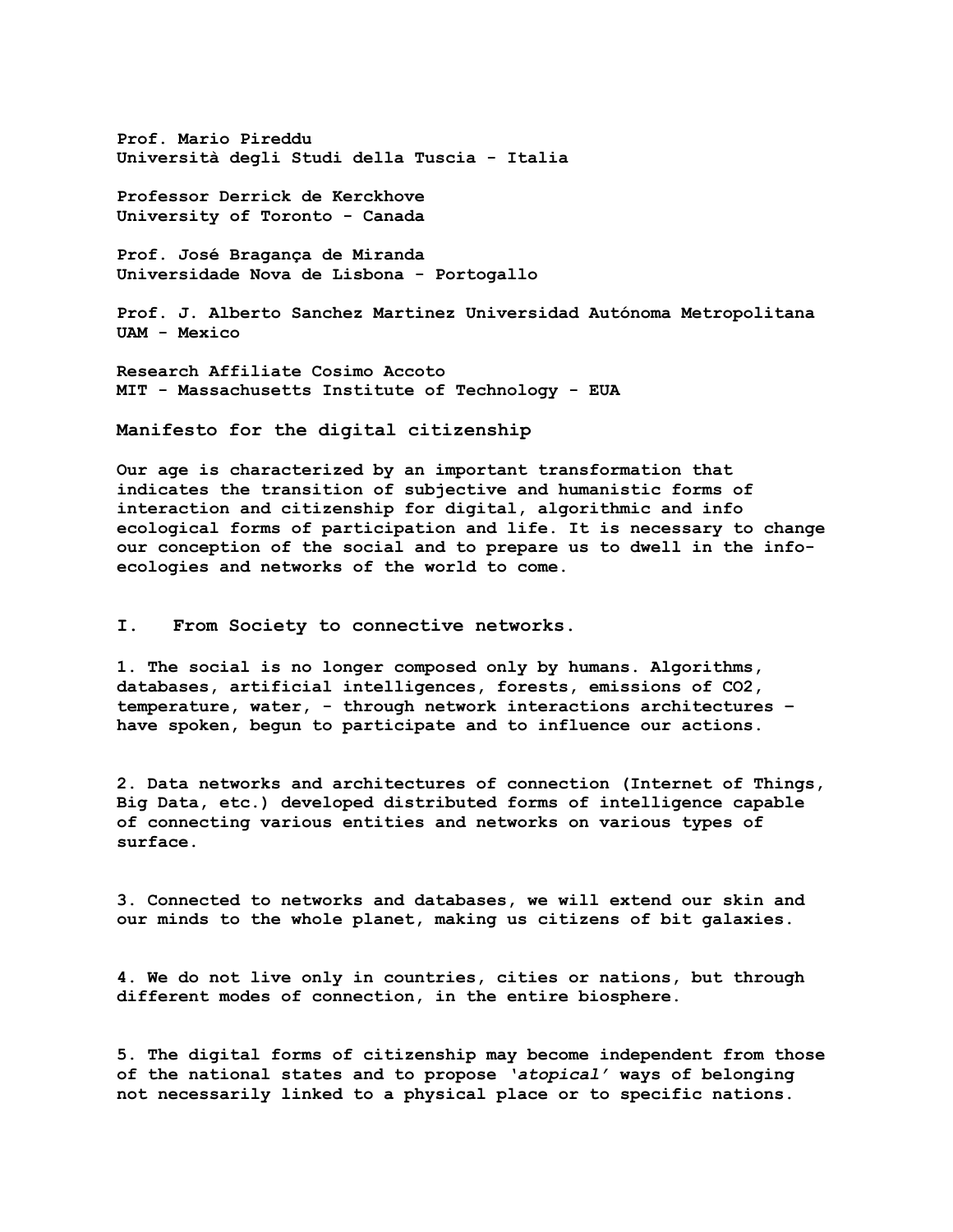**II. From the parliaments to the digital platforms** 

**6. Within the transorganic ecologies, acting alone is impossible. The choices are the result of complex interactions and exchange of data and information between entities of different nature.** 

**7. It is necessary to overcome the illuminist idea of citizenship and move to a new type of negotiation, not only social and limited to human beings, but extended to intelligent technologies, biodiversity, climate and everything that interacts with digital networks and data flows.** 

**8. The connection with databases and intelligent networks gives us the opportunity to access and connect to non-human forms of intelligence. The platforms of digital interaction allow fertile connections between human intelligence and data, the climate, the biodiversity, qualitatively expanding our cognitive condition and extending the human responsibility on a global level.** 

**9. The western form of democracy, based on delegates between individuals and society in national parliaments only human, is flanked by platforms and intelligent networks that extend in a collaborative and connective manner the potential of our actions through the data access and the participation in the networks.** 

**10. If the political democracy limits the participation of citizens in the choice of his representative every four or five years, digital citizenship can transform the participation and action in a shared process, based on the continuous exchange of information and complex interactions between humans and non-humans.** 

**III. From the political subject to the digital person** 

**11. The digital citizenship promotes the replacement of the Aristotelian political subject (zôon politikòn) by the** *infovidual***: smart grid complex, neither subject nor object, but a connective, open and mutant form.**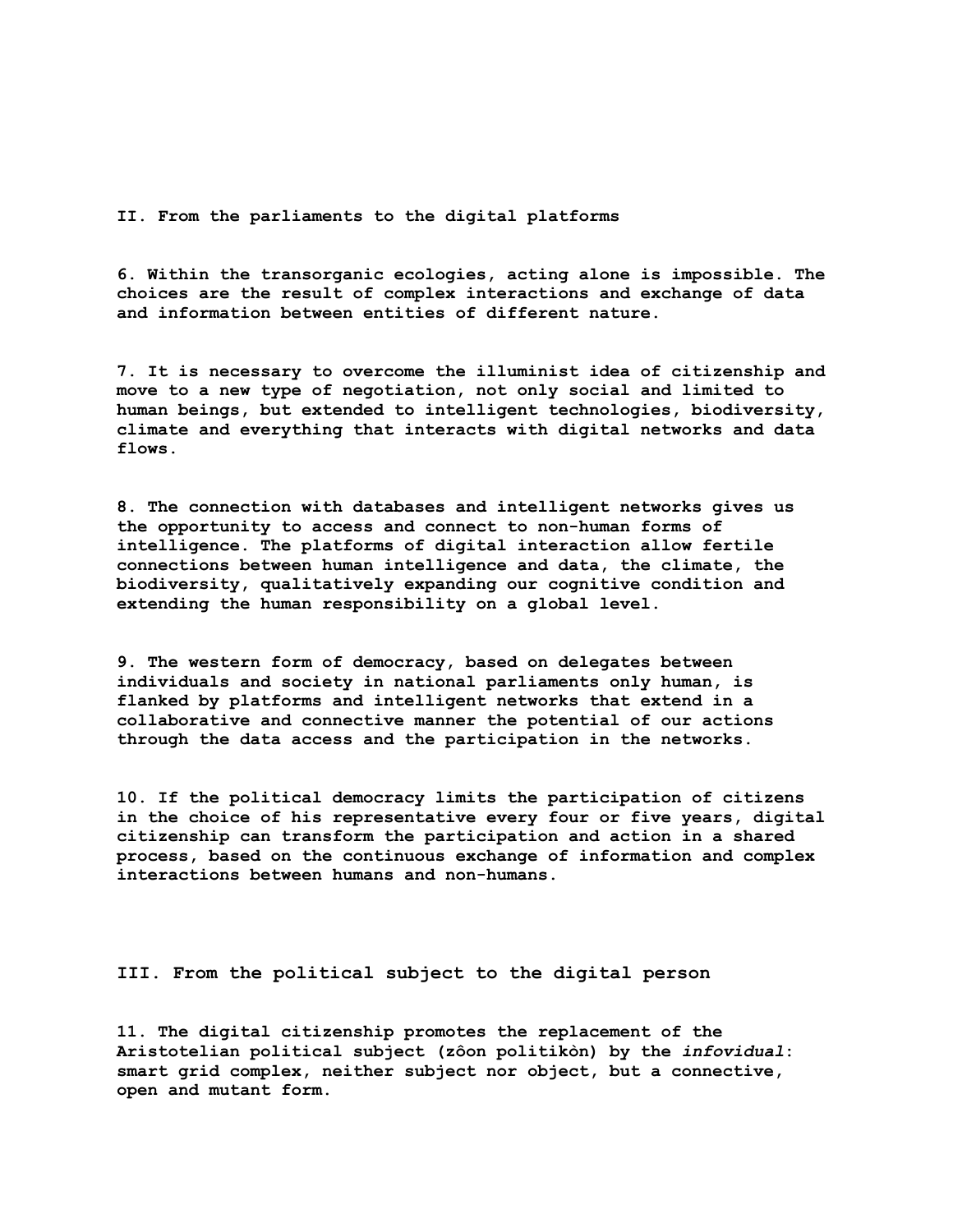**12. The** *infovidual* **is the indissociable whole of the physical and the digital person, the first organic and the second composed by a set of online data and digital profiles.** 

**13. The** *infoviduals* **interact through the connection to devices, platforms and architectures of digital interaction that extend the participation of physical spaces to bits.** 

**14. The** *infovidual* **is a carrier, besides of an individual consciousness, and also of a digital unconscious, formed by the accumulation of data available on the network, accessible and potentially controllable.** 

**15. The dimension of the negotiation between the direct access and the protection of data should follow the logic of transparency. A declaration of the rights and responsibilities of the** *infovidual* **must include the power of control over all their data and the use of these, as well as free access to all the data of public institutions.** 

**V. Educating for digital citizenship** 

**16. Knowledge is becoming inseparable from the network and unattainable without the networks of data and information that allows it. It is essential to promote the full knowledge of regulations, duties, privileges and obligations that exist in interactions in the network.** 

**17. Algorithmic logics allow access to data and links, identifying relationships, connections and quantities. Therefore, it is necessary that the spaces of online participation will be protected and reliable, and that networks are inhabited more consciously.** 

**18. We need to build software, algorithms and rules which guarantee respect for the rights of all and an active and concrete participation in decision-making processes and governance.** 

**19. Educating for digital citizenship is now a duty to our society and to all public and private educational institutions. It means educating for a responsible participation, for a conscious interaction to contribute to build the skills of all in an increasingly connected world. Our task, therefore, is to learn to build better and more intelligent networks.**